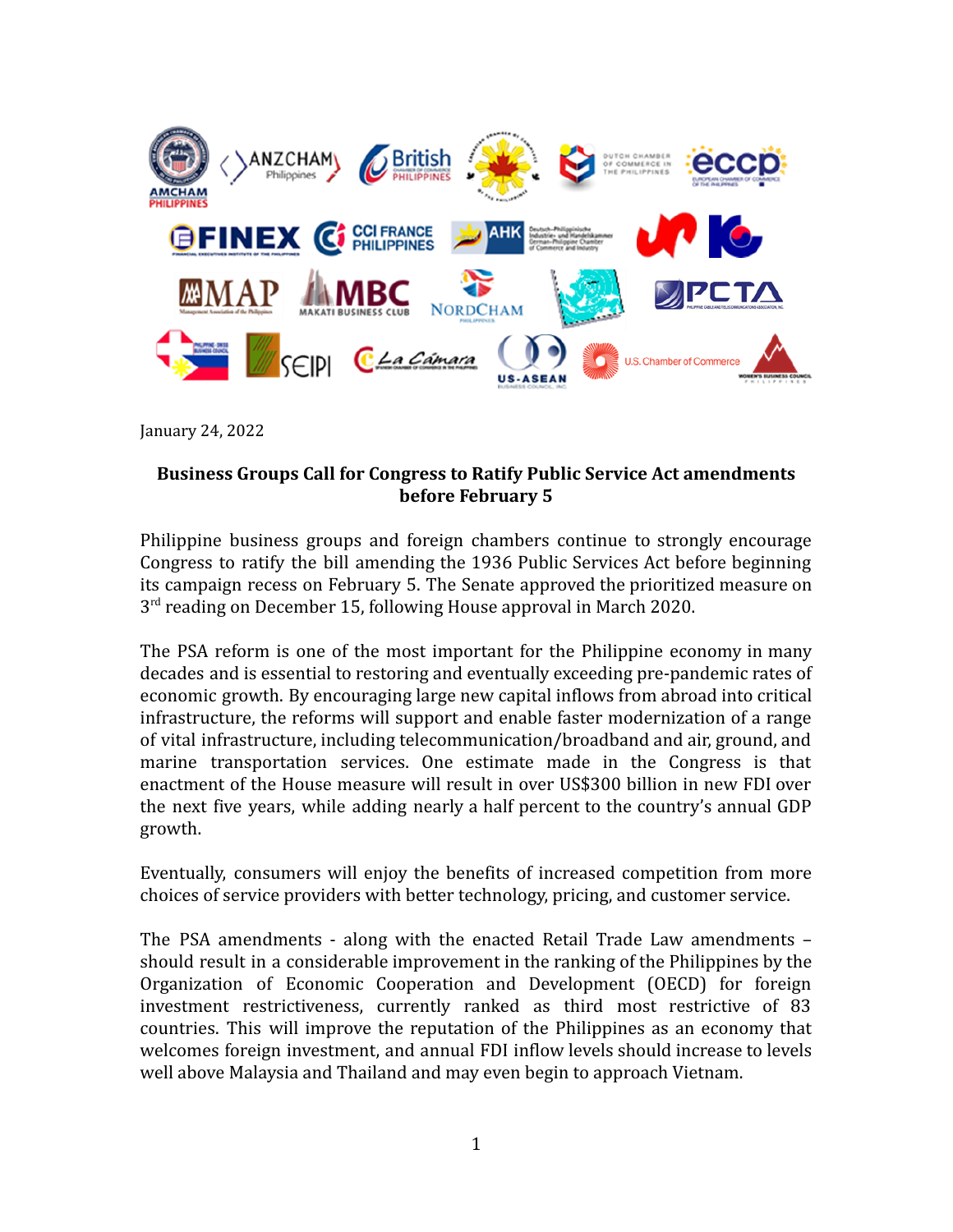The business groups encourage the bicameral committee to adopt the most liberal provisions between the two versions. In particular, they strongly recommend:

- 1. Airports and seaports: Operations and maintenance concessions should be allowed for fully foreign-owned companies. The world's best airport and seaport operators could bring world-class standards and technology to serve the Philippine public who travel by air and sea.
- 2. Tollways/expressways: These vital logistic arteries should be liberalized for foreign investment in the same way as railways and subways. The Senate version classifies tollways as a public utility but not railroad and subways. This is illogical. Indonesia is seeking foreign investors for its 2,818-kilometer Trans-Sumatra Toll Road with 24 segments costing US\$34 billion. The Philippines could do the same.
- 3. Air carriers It is essential to lift the foreign ownership restriction to allow an option for our existing air carriers to access foreign capital in case they need it to help them recover from the pandemic and improve or expand their operations. Lifting the restrictions will also lay down an enabling environment for more players, thereby increasing competition in the industry and reducing the cost and improving the quality of air travel for the public, and making our air carriers competitive with international air carriers.
- 4. Telecommunications must be excluded from the definition of public utility. Likewise, the exclusion of passive infrastructure and value-added services from the definition of "telecommunications" to avoid erecting a new and substantial barrier to the entry of competition in the market for internet services which would stifle the growth of community internet.
- 5. Public Utility Vehicles (PUVs) should also be excluded from the definition of "public utilities." In no way are they natural monopolies. This reform will be advantageous to the Philippine economy as it will increase competition in vital domestic land transportation services and result in increased foreign investment helping to modernize the industry. Filipino workers in land transportation businesses would not be displaced as they will remain as drivers and mechanics that service PUVs. Moreover, this reform should allow international carriers to undertake their first and last mile of delivery services to pick up and deliver to customers in the Philippines, as they do in most of the world. Allowing this will encourage these global firms to invest more in international gateways, as they have at Clark, and increase the role of the Philippines as a regional air cargo hub, which in turn will attract new export manufacturing firms to locate in the country. Overall, this reform can result in improvement in the quality and cost of logistics in the country, thereby increasing our economic competitiveness.